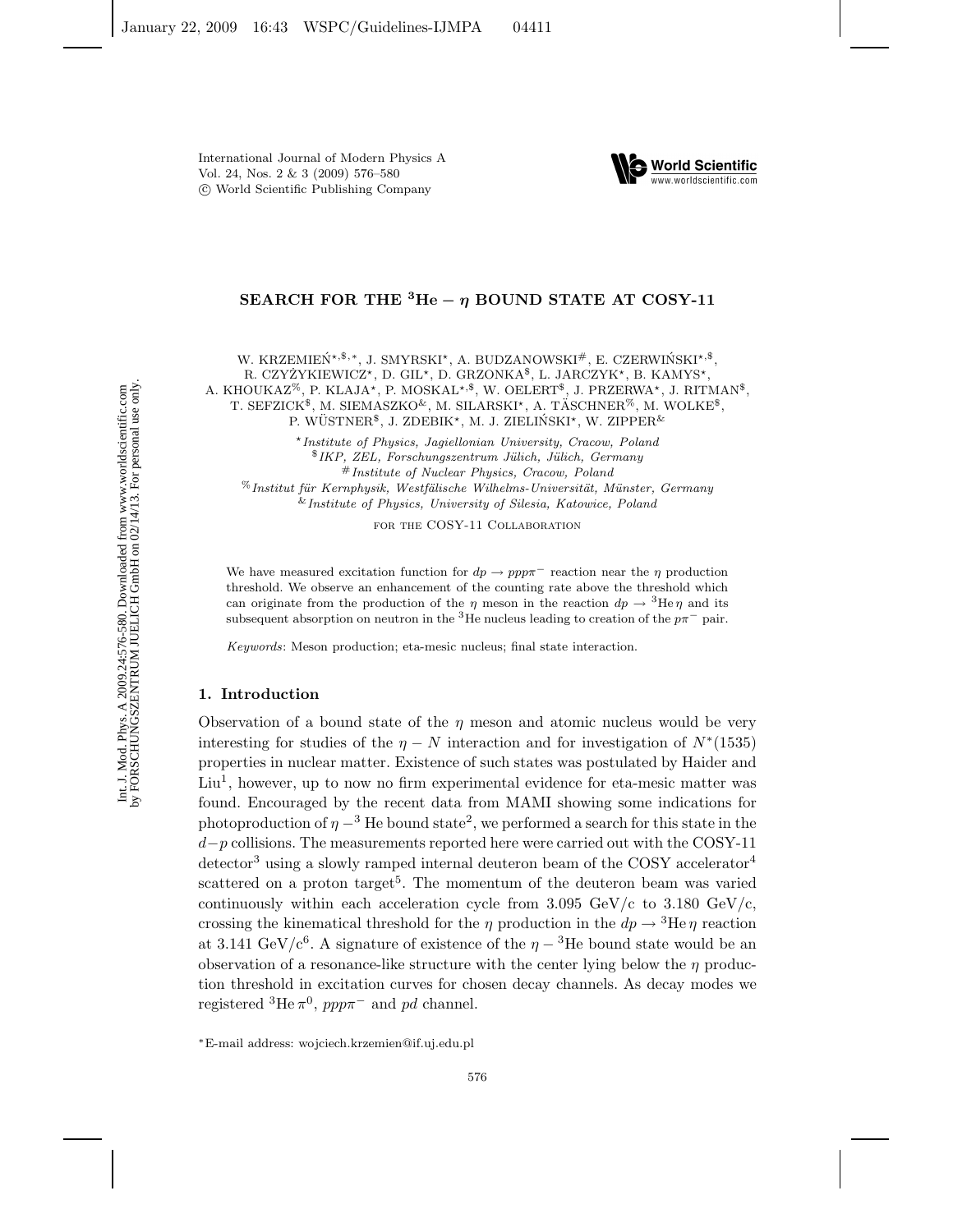We measured also the total and differential cross sections for the  $\eta$  production in the  $dp \rightarrow {}^{3}He \eta$  reaction. The cross sections from our measurements<sup>6</sup> and from similar measurements of the ANKE collaboration<sup>7</sup> indicate a presence of a bound or virtual state in the  $\eta - 3$ He system<sup>8</sup>. In turns, the excitation function for the  $dp \rightarrow {}^{3}\text{He} \pi^0$  process registered in the present experiment does not show any structure which could originate from the decay of  $\eta - 3$ He bound state<sup>9</sup>. However, this does not exclude existence of such state since its signal can lie below the sensitivity of the present experiment due to small production cross section and/or due to low probability of decay in the registered  ${}^{3}$ He  $\pi$ <sup>0</sup> channel<sup>9</sup>. We expect that *ppp* $\pi$ <sup>-</sup> can be a much more favorable decay channel since it is produced in a one step process via absorption of the  $\eta$  meson on the neutron inside the <sup>3</sup>He nucleus leading to the creation of the  $p\pi^-$  pair in the reaction  $\eta n \to N^*(1535) \to p\pi^-$ . In the  $\eta n$ center-of-mass frame, the pion and the proton are emitted back-to-back with momenta of about  $431 \text{ MeV/c}$ . In the reaction center-of-mass system these momenta are smeared due to the Fermi motion of the neutron inside the <sup>3</sup>He nucleus. However, they are significantly larger than the momenta of the two remaining protons in the <sup>3</sup>He nucleus which play a role of "spectators" moving with the Fermi momenta which are in the order of 100 MeV/c. In the next chapter we present recent results of analysis of the  $dp \to ppp\pi^-$  data collected in our experiment.

# 2. Excitation Function for the  $dp \rightarrow ppp\pi$ <sup>-</sup> Reaction

The protons originating from the  $dp \to ppp\pi^-$  reaction were momentum analyzed in the COSY-11 dipole magnet and their trajectories were registered with a pair of drift chambers. A detailed description of the detection system can be found e.g. in articles<sup>3</sup>. The experimental trigger required at least three charged tracks in the scintillation hodoscope S1 standing in a distance of about 3 m from the target, and additionally at least two tracks in the hodoscope S3 placed 9 m behind S1. The momentum acceptance defined by the S1-S3 pair covered the momenta expected for the spectator protons. The time of flight measured between S1 and S3 combined with the momentum measurement was used for identification of the outgoing protons (see Fig. 1). For identification of protons registered in the S1 but not reaching the S3 hodoscope, the time of flight between the target and S1 was used. The pions were identified using the missing mass method (see Fig. 2).

Left panel of Fig. 3 shows distribution of the transversal vs. longitudinal momentum components of registered protons from the  $dp \to ppp\pi^-$  reaction. This distribution is dominated by events of quasi-free  $\pi^-$  production in the process  $np \to pp\pi^-$  where the neutron projectiles originate from the deuteron beam. The corresponding spectator protons from the deuteron beam are visible as a group of counts on the right hand side of Fig. 3(left). In the further analysis we rejected the quasi-free  $\pi^-$  production by setting an upper limit for the longitudinal proton momenta equal to  $0.18 \text{ GeV}/c$  in the c.m. system, represented by the dashed line in Fig. 3(left).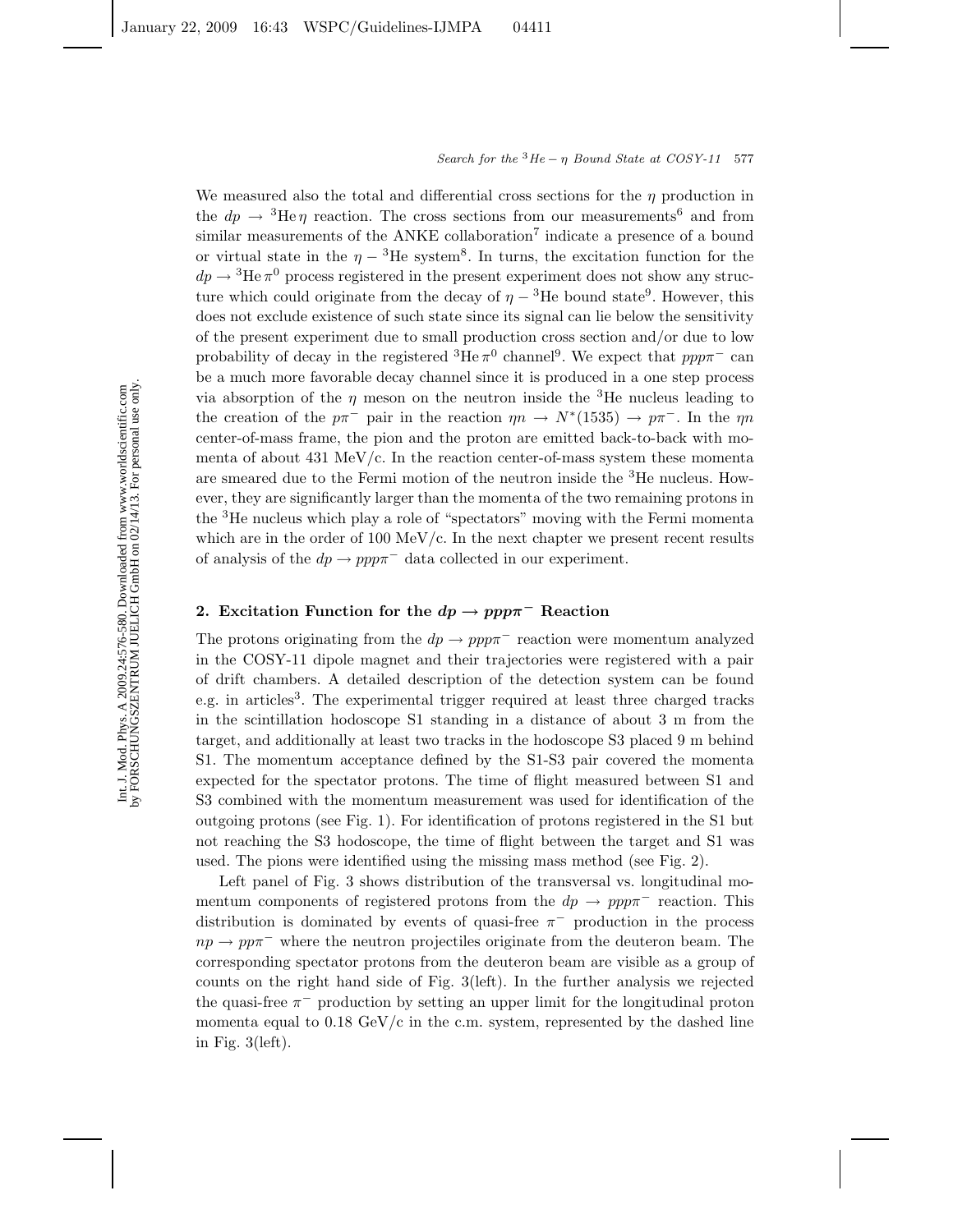



Fig. 1. Invariant mass squared determined on the basis of the time of flight between the S1 and S3 hodoscope.

Fig. 2. Missing mass squared of the three protons system.

The distribution of the  $\pi^-$  momenta determined after application of this cut is centered at the value of about  $430 \text{ MeV/c}$  (see middle panel of Fig. 3) as expected for pions originating from decay of the  $N*(1535)$ . Also the distribution of the c.m. angles between the pion momentum vector and the momentum vector of the proton with the highest absolute value of the c.m. momentum indicates for such decay since the angles are close to  $180^\circ$  (right panel of Fig. 3).

The counting rate of all identified  $dp \rightarrow ppp\pi^-$  events including the quasifree  $\pi^-$  production remains constant in the scanned range of the beam momentum (see Fig. 4a). However, after rejection of the quasi-free events, the number of  $dp \rightarrow ppp\pi^-$  counts in the beam momentum interval above the  $\eta$  threshold is higher than the number of counts in the beam momentum interval of equal width below the threshold (see Fig. 4b). This difference is equal to  $23 - 9 = 14$  and its statistical significance is of  $2.5\sigma$ . This difference only slightly decreases to the value of  $16 - 4 = 12$  after application of an additional requirement that two out



Fig. 3. (Left) Transversal vs. longitudinal momentum distribution of protons. The dashed vertical line represents the cut  $(p_L < 0.18 GeV/c)$  applied on the longitudinal proton momenta. The counts at  $p_L > 0.18 GeV/c$  correspond predominantly to the spectator protons from the deuteron beam. (Middle) Distribution of pion momentum in the c.m. system. (Right) Angle between the pion momentum vector and momentum vector of the proton with the highest absolute value of c.m. momentum.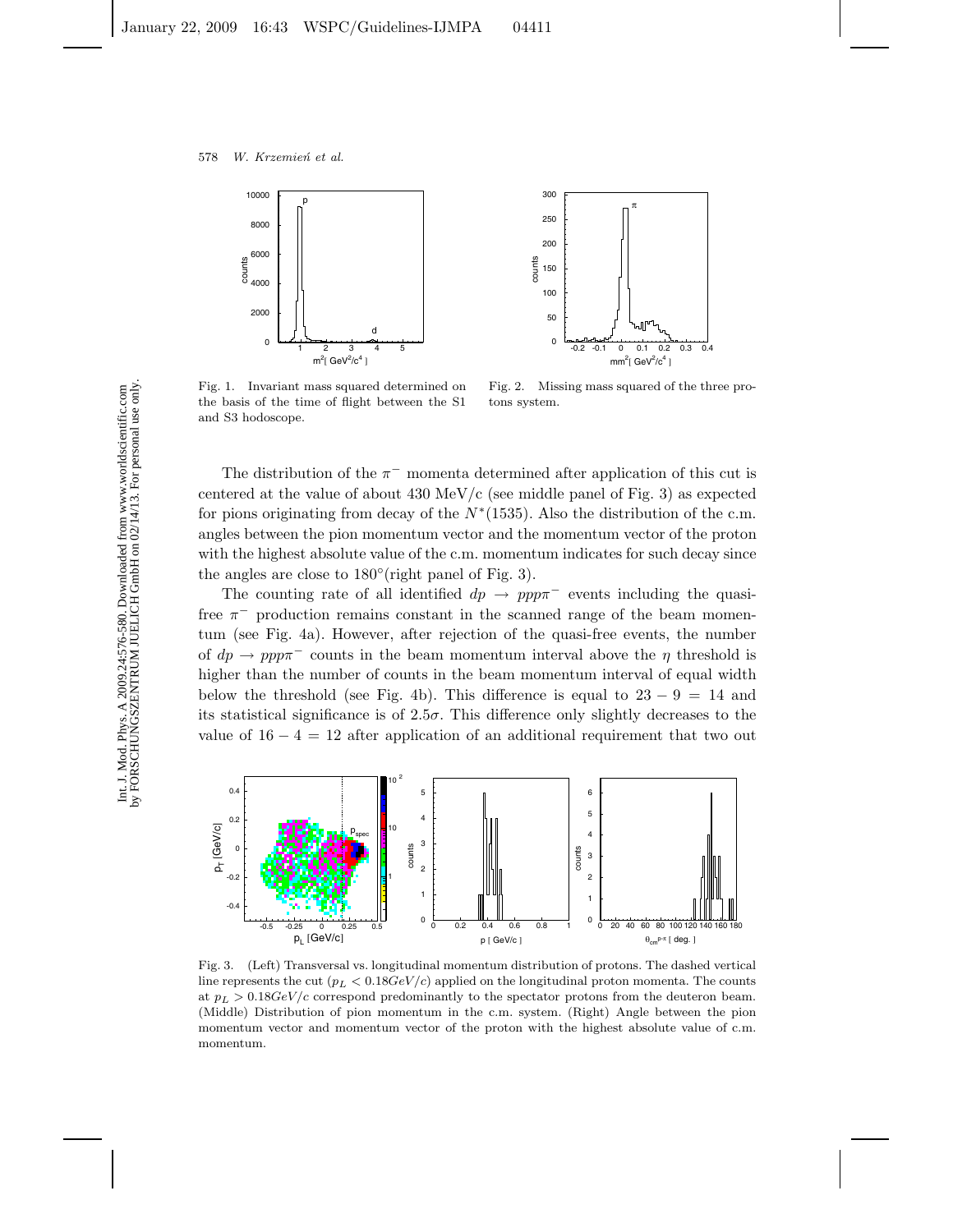

Fig. 4. Number of  $dp \to ppp\pi^-$  events as a function of the beam momentum: without any cuts (*a*), after rejection of events corresponding to the quasi-free  $\pi$ production (*b*), and after additional cut on the momenta of the spectator protons -  $p^{cm}$  < 200 MeV/c (*c*).

of the three outgoing protons have the c.m. momenta smaller than 200 MeV/c as expected with high probability for the spectator protons (see Fig. 4c). As a possible reaction mechanism explaining the observed excitation function we consider production of the  $\eta$  meson in the reaction  $dp \to {}^{3}\text{He}\,\eta$  which subsequently convert to  $\pi^-$  in the interaction with the neutron in the <sup>3</sup>He nucleus in the process  $\eta n \to N^*(1535) \to p\pi^-$ .

### **Acknowledgments**

We acknowledge the support of investigations by the European Community-Research Infrastructure Activity under the FP6 programme (Hadron Physics, RII3- CT-2004-506078), by the Polish Ministry of Science and Higher Education under grants No. 3240/H03/2006/31 and 1202/DFG/2007/03 and by the German Research Foundation (DFG).

### **References**

- 1. Q. Haider, L.C. Liu, *Phys. Lett. B* **172**, 257 (1986).
- 2. M. Pfeiffer *et al.*, *Phys. Rev. Lett.* **92**, 252001 (2004).
- 3. S. Brauksiepe *et al.*, *Nucl. Instr. Meth. Phys. Res. Sect. A* **376**, 397 (1996); P. Klaja *et al.*, *AIP Conf. Proc.* **796**, 160 (2005);
	- J. Smyrski *et al.*, *Nucl. Instr. Meth. Phys. Res. Sect. A* **541**, 574 (2005).
- 4. D. Prasuhn *et al.*, *Nucl. Instr. Meth. Phys. Res. Sect. A* **441**, 167 (2000).
- 5. H. Dombrowski *et al.*, *Nucl. Instr. Meth. Phys. Res. Sect. A* **386**, 228 (1997).
- 6. J. Smyrski *et al.*, *Phys. Lett. B* **649**, 258 (2007).